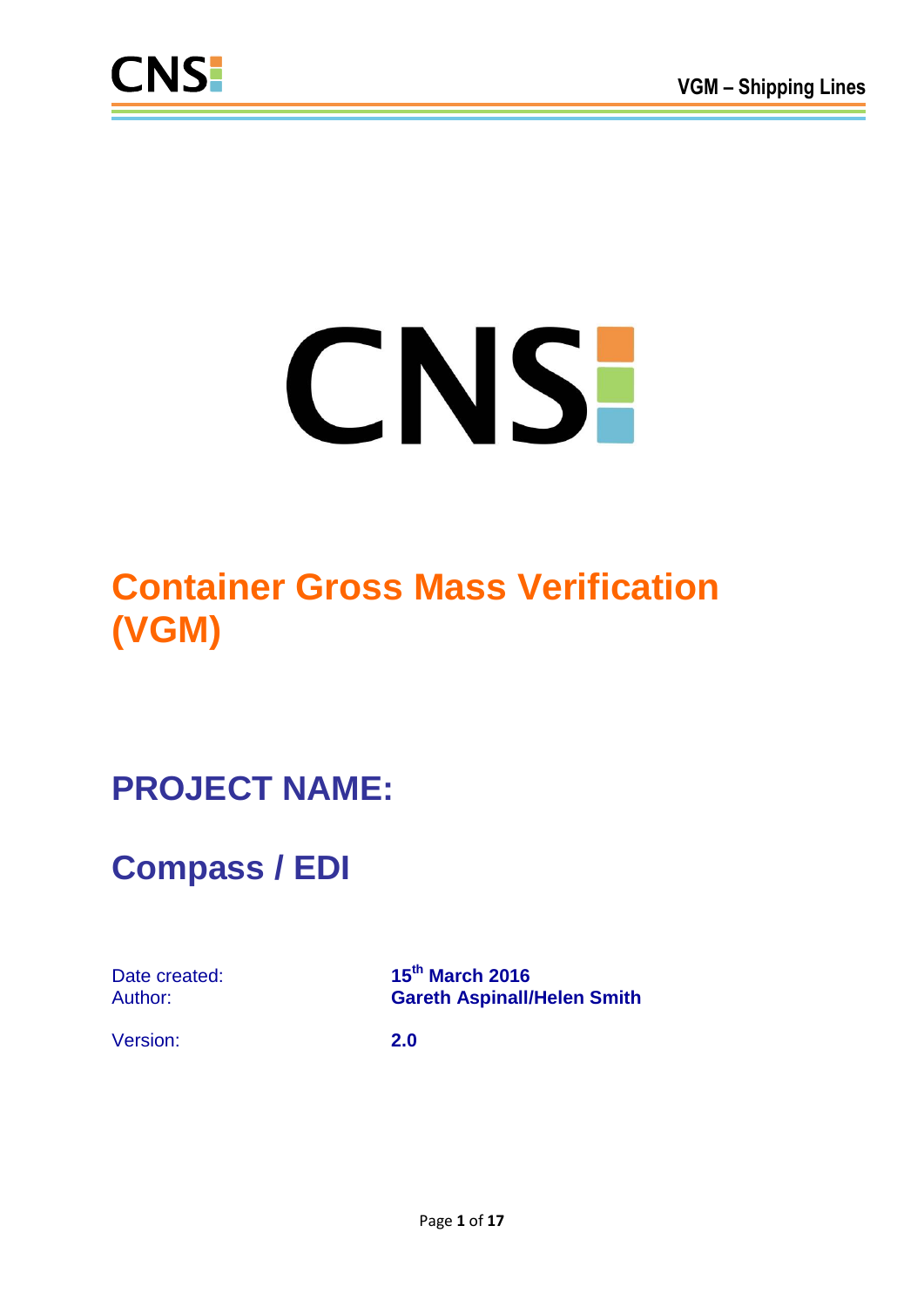# **Contents**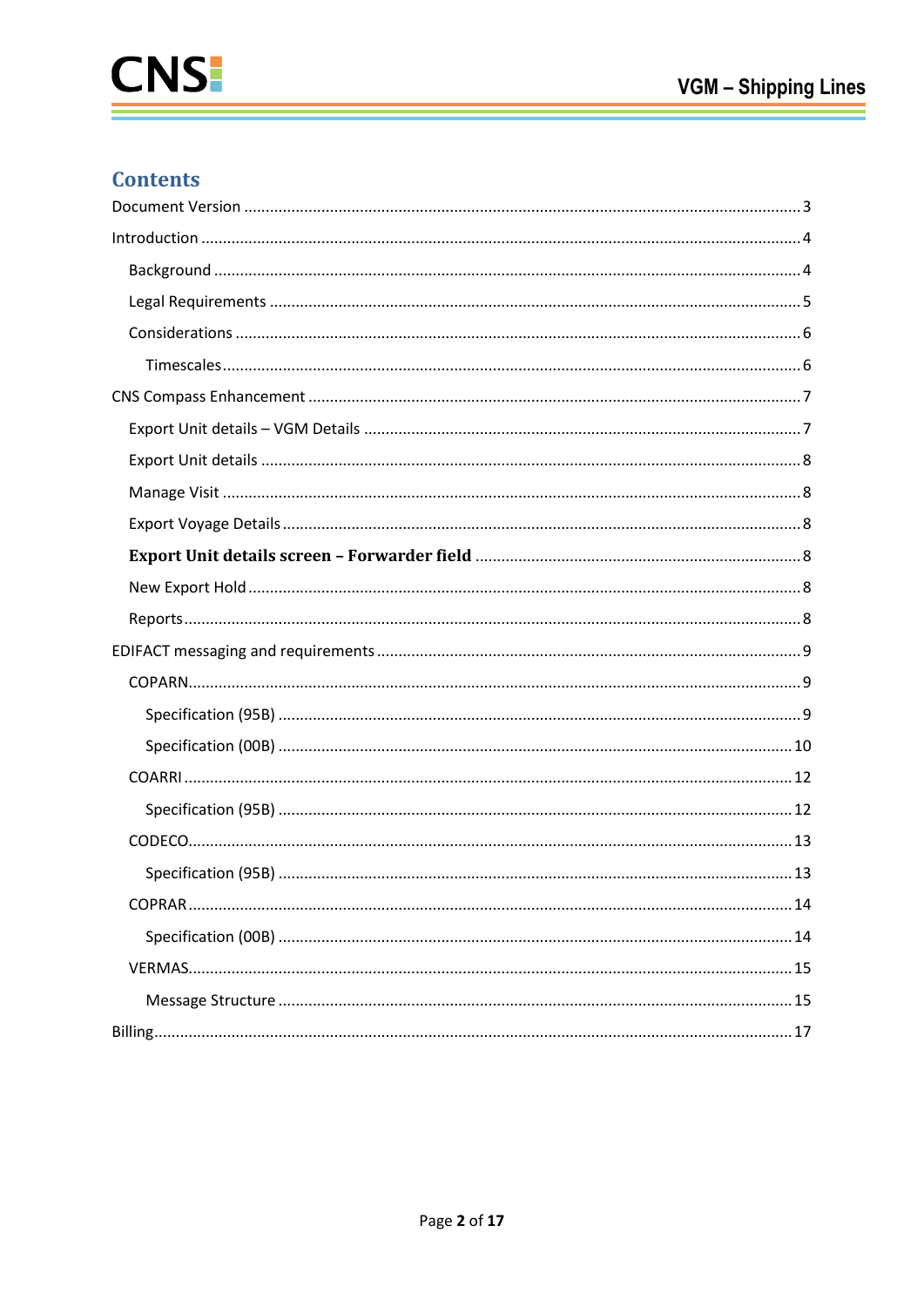# <span id="page-2-0"></span>**Document Version**

| Version and Date | Author                      | Changes                         |
|------------------|-----------------------------|---------------------------------|
| V1.0 15.03.2016  | <b>Gareth Aspinall</b>      |                                 |
| V1.1 22.03.2016  | Gareth Aspinall/Helen Smith | Update Compass enhancement      |
|                  |                             | section                         |
| V2.0 13.04.2016  | Gareth Aspinall             | Update to COPARN section:       |
|                  |                             | How to nominate Forwarder       |
|                  |                             | Add reference number            |
|                  |                             | Confirm if VGM will be supplied |
|                  |                             | or Terminal needs to weigh the  |
|                  |                             | container                       |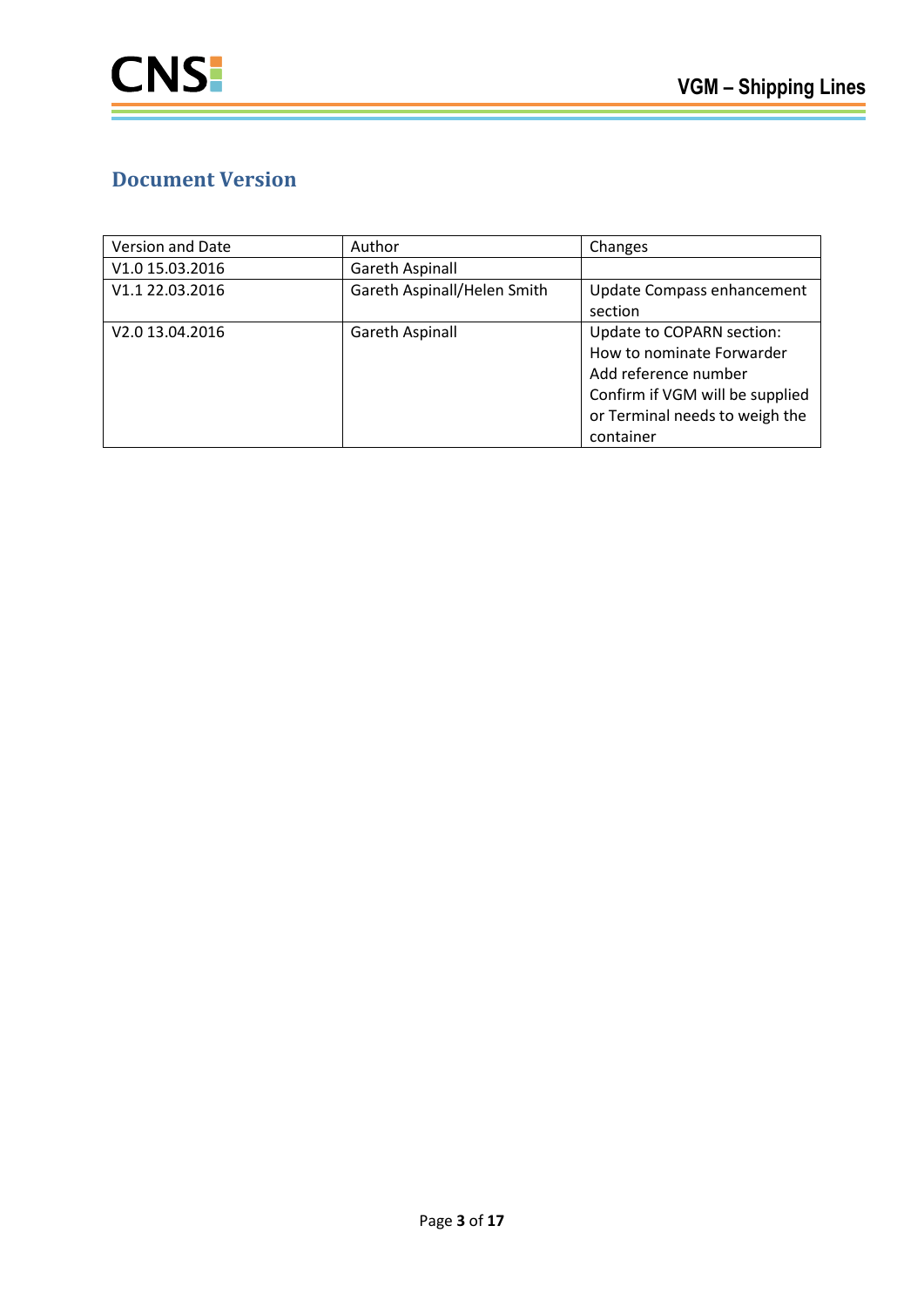

# <span id="page-3-0"></span>**Introduction**

From the 1<sup>st</sup> July 2016 all loaded (FCL) containers must have a Verified Gross Mass (VGM) supplied to allow the container to be loaded to a vessel.

This document is to outline our proposed changes for CNS Compass; EDI mapping amendments (as per SMDG standard); new EDI messages (VERMAS) and processes to help lessen the impact to the Shipping Lines and their customers.

# <span id="page-3-1"></span>**Background**

To ensure the safety of the ship, the safety of workers both aboard and ashore, the safety of cargo and overall safety at sea, the International Convention for the Safety of Life at Sea (SOLAS) requires that loaded (FCL) containers have a VGM prior to it being loaded onto the vessel.

The shipper is responsible for providing the VGM of an FCL container regardless of who actually packs it; the shipper is also responsible for ensuring that the VGM is communicated within the shipping documents sufficiently in advance to be used by the ship's master or his representative and the terminal representative in preparation of the vessels stowage plan.

In the absence of the shipper providing the VGM of the FCL container, the container should not be loaded to a vessel, unless the master or his representative and the terminal representative have obtained the VGM mass through other means.

Within the Marine Guidance note from the Maritime and Coastguard Agency notice MGN 534 (M+F) section 11, it states:

- 11.1 Under SOLAS no container without a verified gross mass may be loaded onto a ship. It is for individual carriers and port operators to devise operational procedures to ensure that this regulatory requirement is complied with on all occasions
- 11.2 Carriers and terminal operators should have sufficient documented procedures to demonstrate the manner in which they will be able to achieve this requirement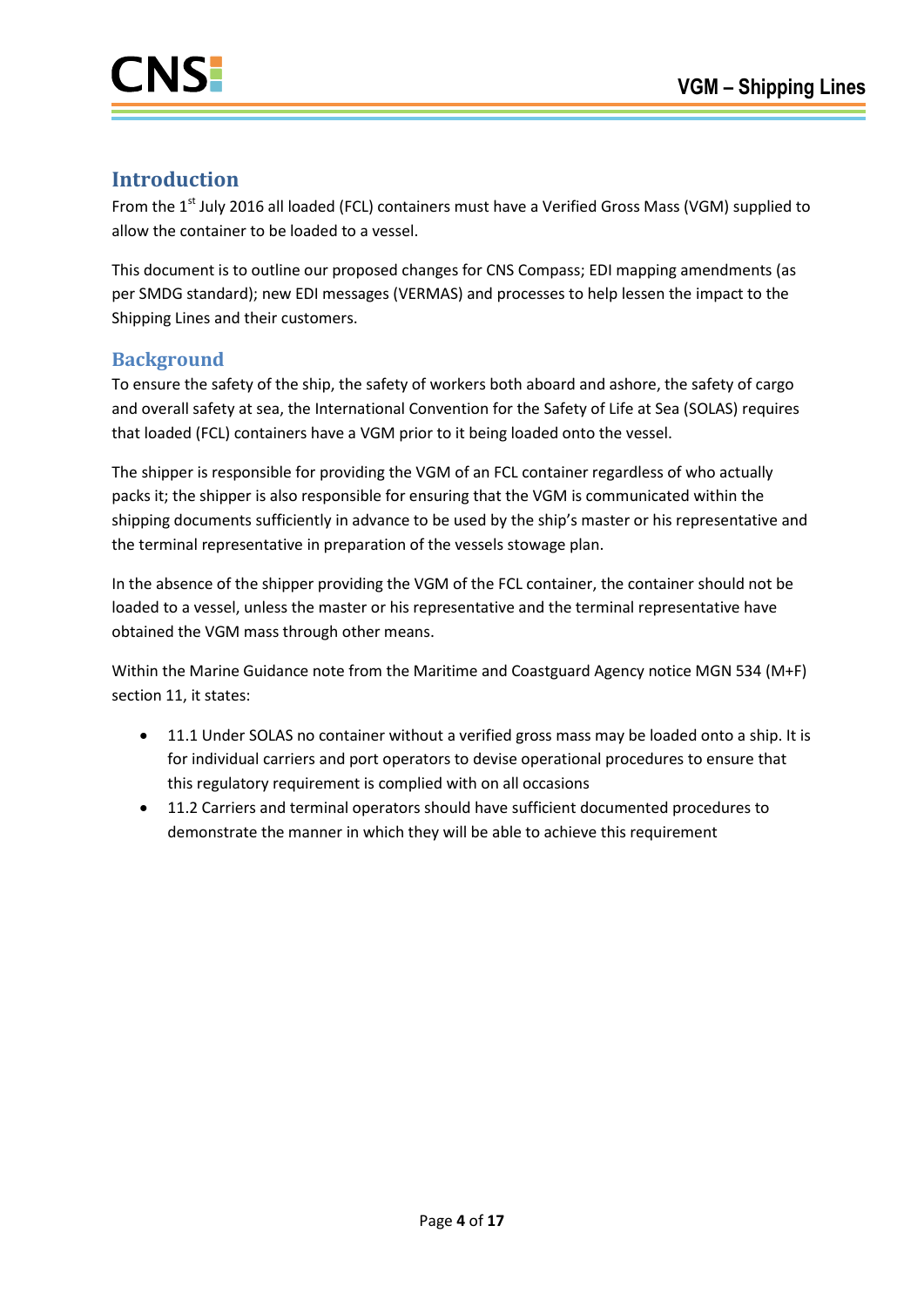# <span id="page-4-0"></span>**Legal Requirements**

MCA Guidelines (MGN 534) for UK implementation of the *mandatory* amendments *requiring the shipper (as named on the bill of lading, waybill or through bill) to verify and provide the container's gross mass* to the carrier and terminal representative *prior to it being loaded onto a ship*.

Methods of obtaining the VGM of an FCL container

- Method 1 (SM1) weighing the container using calibrated and certified weighing equipment (COPARN definition EGW=Gross Weight (including transport unit)
- Method 2 (SM2) weighing all packages, cargo items, pallets, dunnage and other securing material and adding the tare (COPARN definition Option G+T where G=Gross weight (excluding transport unit) and T=Tare weight (transport unit))

The use of SM2 is subject to the shipper using a certified method approved by the MCA or its authorised body. Approved companies will be registered on an MCA database accessible to shippers, carriers and terminal operators. SM2 is the preferred option unless the cargo items do not lend themselves to individual weighing.

The VGM – SM1 or SM2 – must be communicated by the shipper in a shipping document e.g. a declaration including a weight certificate produced by a weighing station (SM1) or in case of SM2, the shipper's approval number.

If appropriate, EDI methods can also be used. Irrespective of the format, a duly authorised person must sign the VGM document; the signature may be electronic or may be replaced by the name in capitals of the authorised person.

The shipper can provide the VGM direct to the carrier or the terminal, other than having to be 'submitted sufficiently in advance to be used in the preparation of the ship stowage plan' there are no defined timescales in the guidelines for the provision of the VGM as this is not deemed a regulatory issue.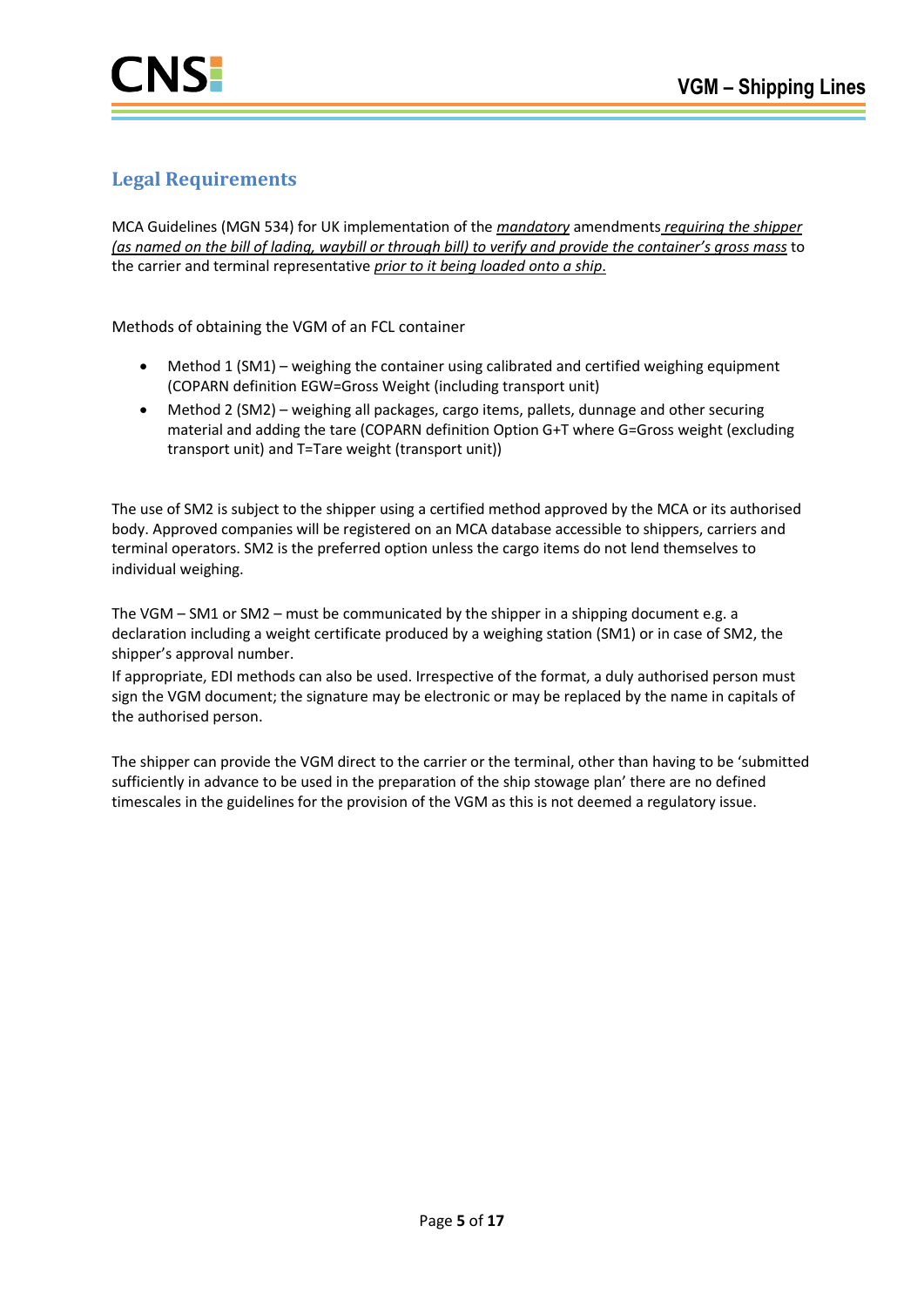# <span id="page-5-0"></span>**Considerations**

CNS are still waiting for full confirmation from our TOS operated sites about how they wish to proceed with this new legal requirement.

It has been agreed DP World Southampton (SCT1) and DP World London Gateway (LGP1) will have the same processes as they are working together on a uniformed approach.

London Container Terminal (JWQ1), at present, will be holding all the relevant VGM details within MACH and have the necessary controls in place to ensure non-VGM declared containers are not loaded. VGM holds for JWQ1 will not be required but we do need to allow the option to request Shipping Lines to weigh containers.

MMD (POR1) are still discussing their requirements. It is possible they may not accept containers to their site without a VGM requested but this will need to be discussed at a commercial level.

For our non-TOS operated sites, we have kept them informed of the relevant enhancements to CNS Compass so they know where to check to ensure VGM has been supplied. Non-TOS sites have been contacted but most already have provisions in place.

The SOLAS provisions do not apply to containers being loaded on a chassis or trailer on a ro-ro ship that is engaged on short sea voyages.

No changes are required for processing of import consignments as the VGM will have been declared at the original port of origin/loading.

This document is for the use of all Shipping Lines using any of our Ports. As the Terminals have their own regulations in place some data and fields mentioned are not required. These should be marked clearly within this document.

#### <span id="page-5-1"></span>**Timescales**

Compass enhancements and EDI will be ready for testing by the end of April.

Manual SSR for DPWS/LGP (if required) and reports will be ready by the end of May.

We believe this will all be implemented into Production by the 1<sup>st</sup> June 2016 to enable units to be exec'd to the quay in preparation of the  $1<sup>st</sup>$  July 2016. This should also allow us to eliminate any issues which may arise during the interim.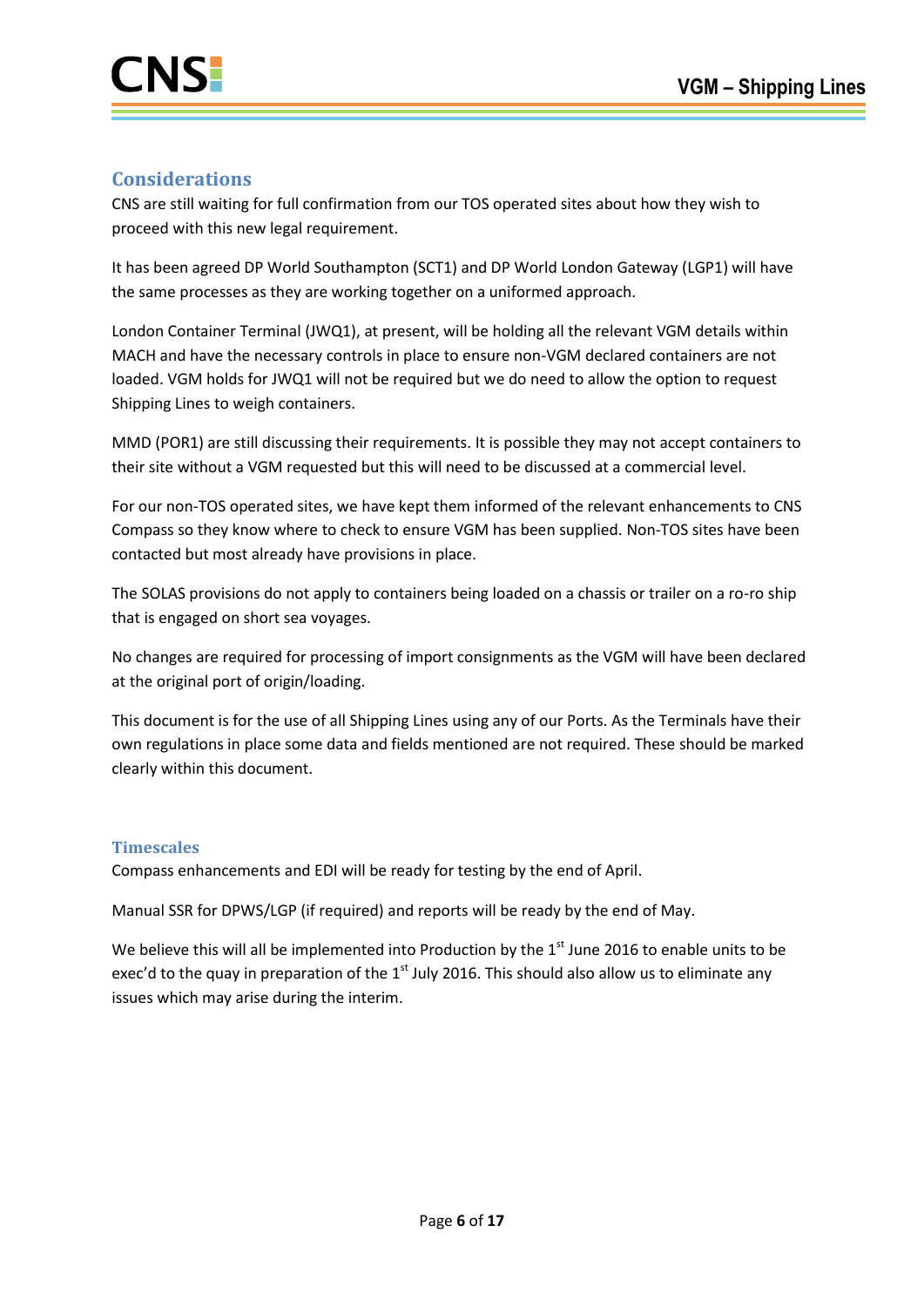# <span id="page-6-0"></span>**CNS Compass Enhancement**

Compass screens are to be enhanced in a number of ways to allow Shipping Lines, or a nominated Forwarder, to update the VGM details manually and of course display any details that have been updated either by EDI or a Terminal message. It is envisaged this information will need to be made available to the Maritime Coastguard Agency (MCA) for auditing purposes.

# <span id="page-6-1"></span>**Export Unit details – VGM Details**

A new screen called '**VGM details**' will be available –selecting this button will open a new pop up screen.

- This new pop up screen will be displayed for all terminal sites accessed from the Export Unit Details screen.
- Forwarder Organisation, as specified on the Export Unit details screen, will be given access to this new VGM Details panel
- The new pop up screen will display all the new VGM fields as follows:
	- **VGM** *User Interface (UI) action until Unit Arrival or until/if a Terminal VGM (TLVGM) supplied* 
		- **If VGM is blank on Unit Arrival a VGM can be entered but then will become** read only straight away – **no restriction at JWQ1**
		- **Date and Time of VGM** *supplied will auto complete if entered by UI or displayed if completed by COPARN or (Terminal Message (TOS) update/message*
	- **Authorised person** Authorised official of person signing for VGM
	- **Responsible party** SOLAS packed container verified Gross mass responsible party
	- **Reference** Verified Gross mass reference
	- **Order Reference** Instruction from Shipping line for terminal to weigh the container
	- **SOLOS weighing method SM1 or SM2** Ascertained by Weighing or calculation
	- **Certification** Department or person responsible for obtaining a transport equipment VGM
	- **Weighing party** -
	- **Weighing party address** -
	- **Terminal VGM** *supplied to Compass by TOS message where appropriate*
	- **Date and Time of VGM** *auto completed*
	- **Select options** for Loader/Shipping line Agent and/or Forwarder to select and indicate if they will be providing a VGM (at some point – could be before or after arrival) or if they want the Terminal to weigh the Unit and provide the VGM instead. The options are mutually exclusive and can be updated by UI action in this panel or will be completed based on detail from the COPARN.
		- **Option 1 – VGM will be provided** –
		- **Option 2 – Terminal to Weigh and provide VGM** -
	- **Full audit button will be available for all fields within the new panel including Date/time**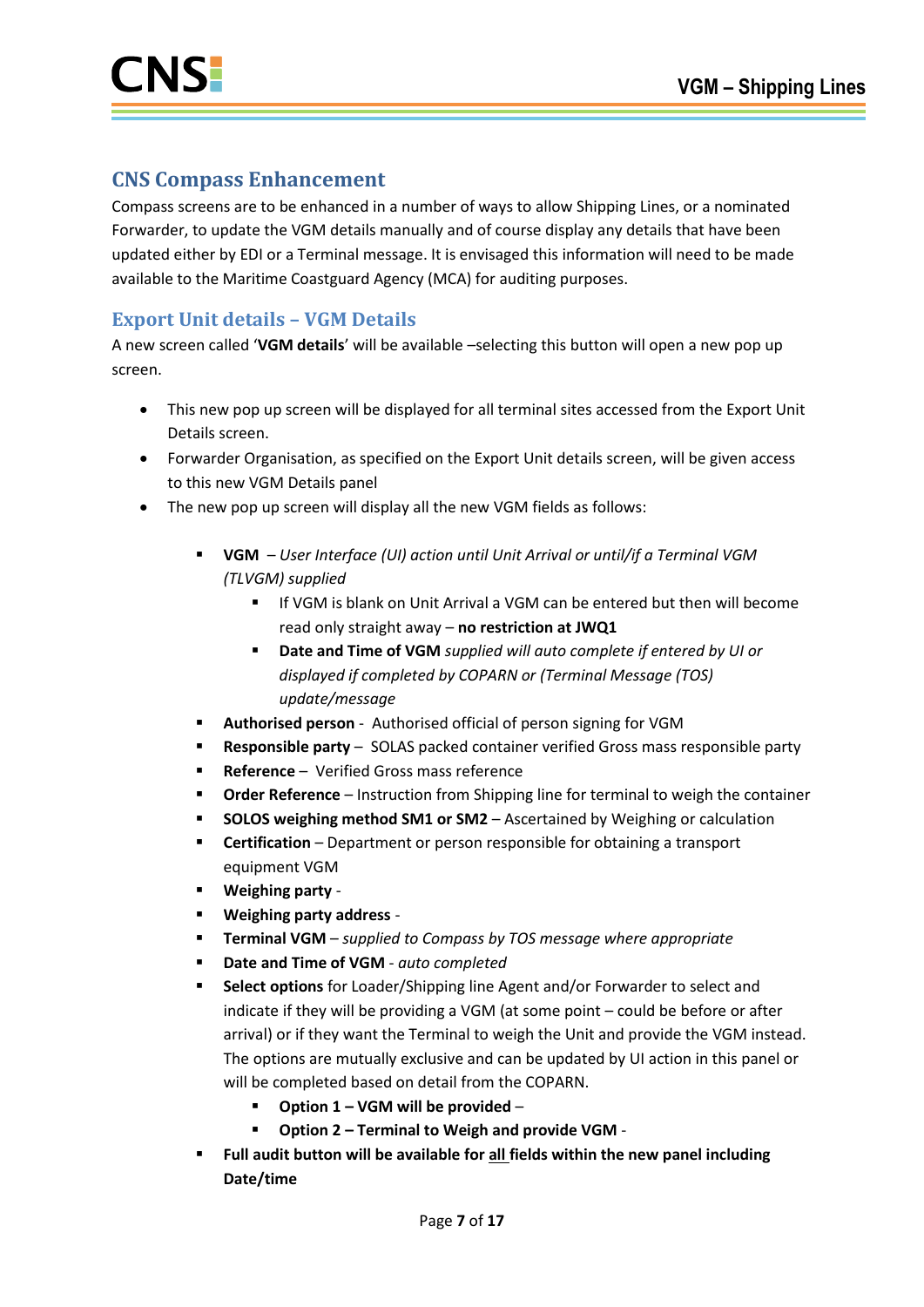

# <span id="page-7-0"></span>**Export Unit details**

This screen will display **two new read only fields** next to the existing gross mass field. (The Gross mass field will remain as it is)

- **VGM** as supplied by the Shipping line or Forwarder via UI or COPARN or VERMAS
- **Terminal VGM** as supplied by the Terminal
- **Gross Mass field will become read only once a VGM has been supplied** (any kind of VGM i.e. from Loader or Terminal)

#### <span id="page-7-1"></span>**Manage Visit**

 New **VGM Cut Off** date will be provided by SCT1 and LGP1. This is not required for JWQ1 or POR1.

#### <span id="page-7-2"></span>**Export Voyage Details**

VGM Cut-off date will be displayed in the Export Voyage Details screen

# <span id="page-7-3"></span>**Export Unit details screen – Forwarder field**

Forwarder as specified on the Export Unit details screen will be the chargeable party for VGM fees; this must be a known CNS organisation.

- The Forwarder field can be completed by Self nomination action by the relevant Forwarder
- Or the Forwarder field can be completed based on information supplied in the COPARN

# <span id="page-7-4"></span>**New Export Hold**

A new Export Hold will be provided for **SCT1 and LGP1 sites only**. This will allow Shipping Lines to identify containers that do not have a VGM declared. This Hold will stop units from being loaded inadvertently.

- Hold type will be called **'VGM'**
- The Hold will be automatically applied to any/every FCL Export Unit that does not have a VGM supplied (either VGM from SL/FWD or from Terminal)
- The Hold will automatically be removed from FCL Export Unit once a VGM has been supplied (either VGM from SL/FWD or from Terminal) and the unit has arrived.

#### <span id="page-7-5"></span>**Reports**

All the existing Export reports will include the new VGM and Terminal VGM details.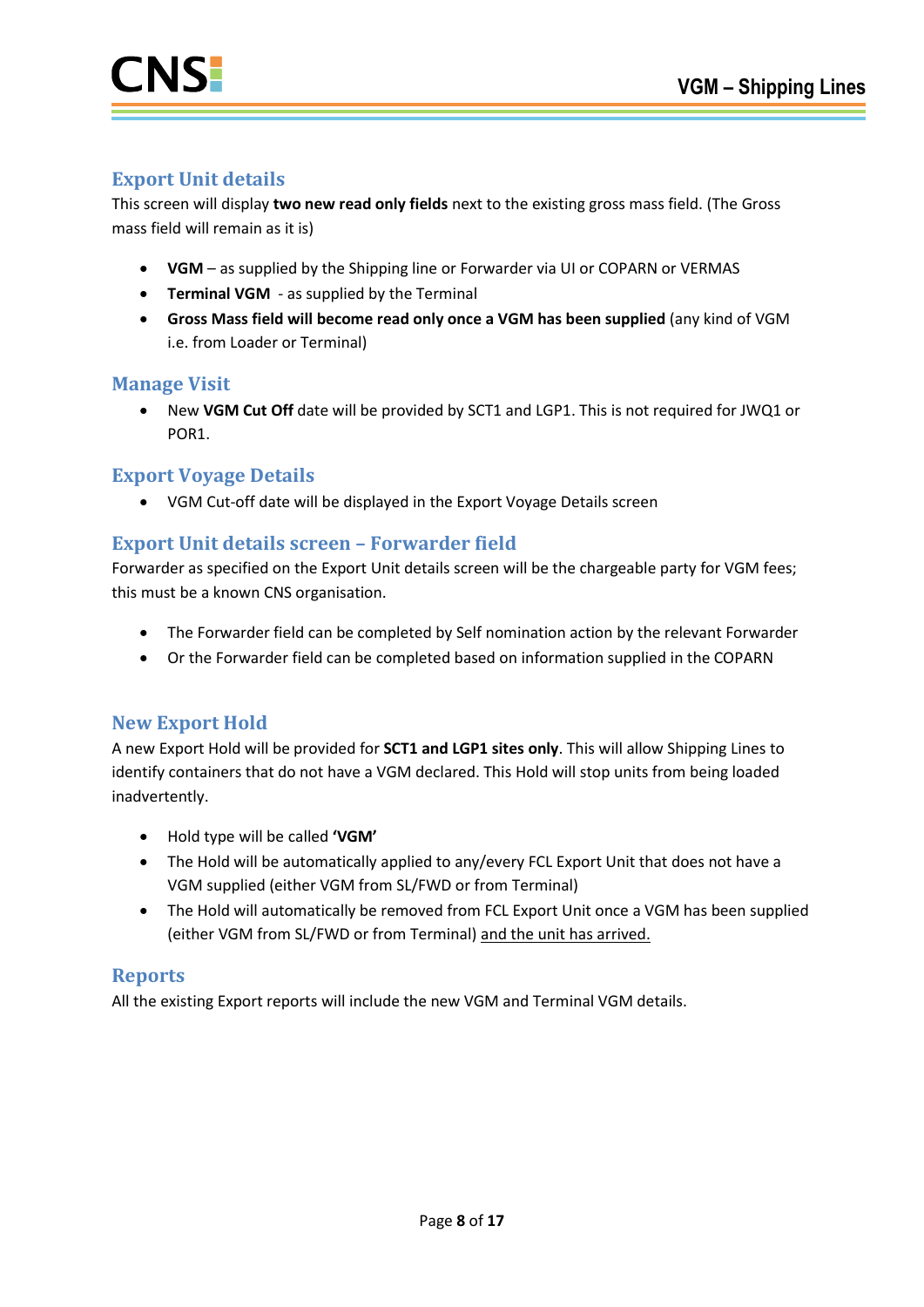# <span id="page-8-0"></span>**EDIFACT messaging and requirements**

CNS Compass will be updated to accept the new versions of COPARN (95B and 00B), COARRI (95B), CODECO (95B), COPRAR (00B) and VERMAS. Please find the relevant message below and the specification of each message. For clarification on how this will be implemented into each message, please check the necessary SMDG documents, which are available on their [website.](http://www.smdg.org/index.php/documents/container-messages/)

Please be advised the specification of these messages can change at any time. Testing for these messages will be available by the end of April within our UAT environment.

# <span id="page-8-1"></span>**COPARN**

CNS Compass will be updated to accept the new versions of COPARN (95B and 00B) as per the SMDG specifications, which were updated at the end of 2015.

#### <span id="page-8-2"></span>**Specification (95B)**

**EQD group segments additions:**

- MEA Measurements
- *D* [**VGM**] Verified Gross Mass (weight)
- NAD Name and Address
- *D* **AM**  Authorized official: name in capitals of person signing for VGM = EDI Signature
- *O* **[SPC]**  SOLAS Packed Container Verified Gross Mass Responsible party
- DTM Date/Time
- *O* **[WAT]**  Ascertainment of verified gross mass date/time Date/Time when a gross mass (weight) of a packed container was obtained according to SOLAS chapter VI, regulation 2, paragraphs 4-6 - 'Ascertain' To discover with certainty, as through examination or experimentation

FTX – Free text (ABS) container condition

- *O* **[SM1]**  SOLAS Method 1 Verified Gross Mass ascertained by weighing
- *O* [**SM2]**  SOLAS Method 2 Verified Gross Mass ascertained by calculation

RFF References

*O* **[VGR]** – Verified Gross Mass Reference – link to VGM information - D Dependency: Required if VGM is known

In case of instruction to weigh container on terminal: $<sup>1</sup>$ </sup>

#### **EQD group**

RFF References *O* [**VOR**] 1 – Verified Gross Mass Order Reference – embedded instruction for VGM ascertainment

HAN – Handling instruction *O* [**SM1**] – SOLAS Method 1 – To ascertain Verified Gross Mass by weighing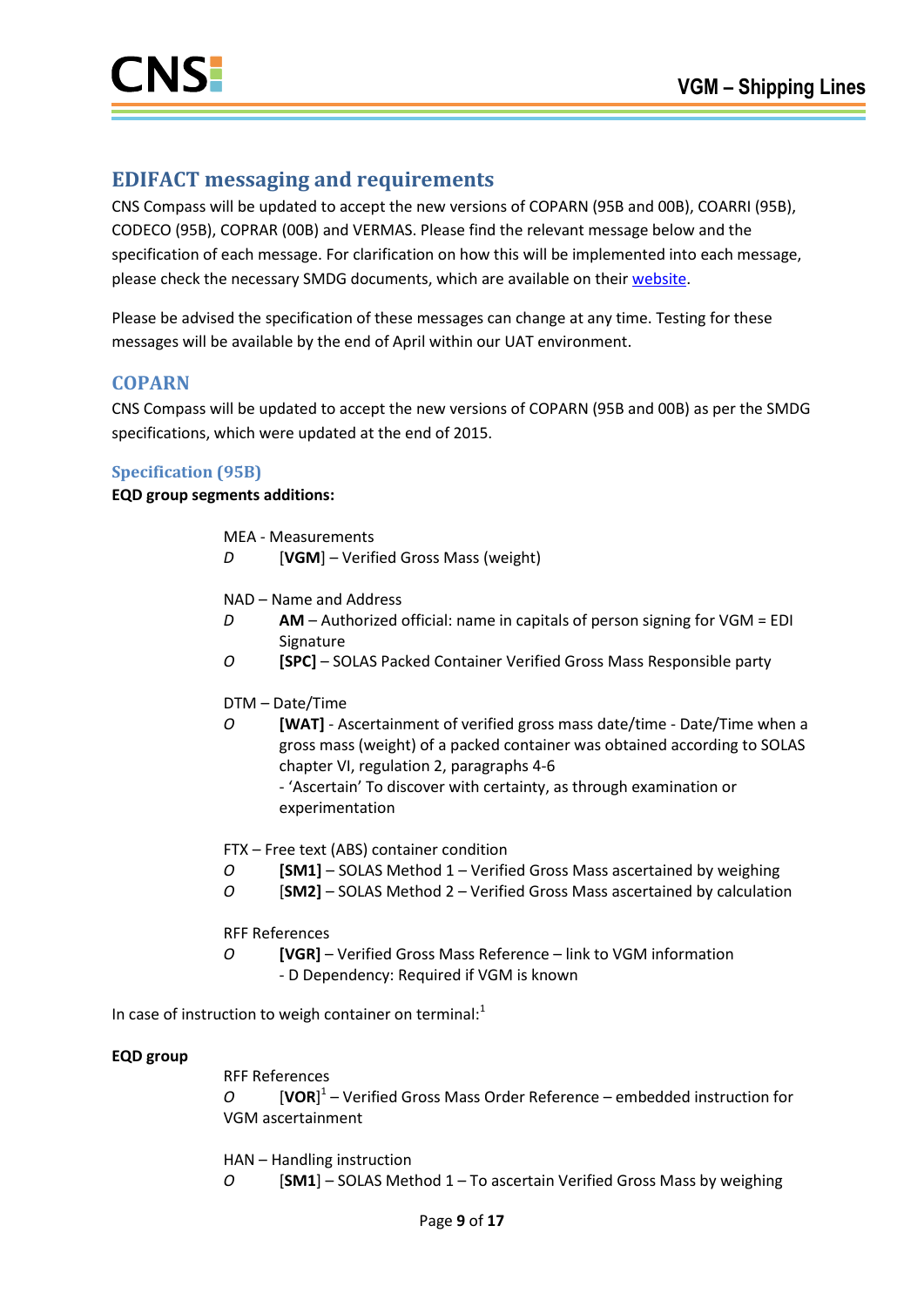

*O* [**SM2**] – SOLAS Method 2 – To ascertain Verified Gross Mass by calculation

#### <span id="page-9-0"></span>**Specification (00B)**

#### **EQD group segments additions:**

- MEA Measurements
- *D* [**VGM**] Verified Gross Mass (weight)
- NAD Name and Address
- *D* **AM**  Authorized official: name in capitals of person signing for VGM = EDI Signature
- *O* **[SPC]**  SOLAS Packed Container Verified Gross Mass Responsible party
- DTM Date/Time
- *O* **[WAT]**  Ascertainment of verified gross mass date/time Date/Time when a gross mass (weight) of a packed container was obtained according to SOLAS chapter VI, regulation 2, paragraphs 4-6

- 'Ascertain' To discover with certainty, as through examination or experimentation

- FTX Free text (ABS) container condition
- *O* **[SM1]**  SOLAS Method 1 Verified Gross Mass ascertained by weighing
- *O* [**SM2]**  SOLAS Method 2 Verified Gross Mass ascertained by calculation

RFF References

*O* **[VGR]** – Verified Gross Mass Reference – link to VGM information - D Dependency: Required if VGM is known

In case of instruction to weigh container on terminal: $1$ 

#### **EQD group**

- RFF References
- *O* [**VOR**] 1 Verified Gross Mass Order Reference embedded instruction for VGM ascertainment
- HAN Handling instruction
- *O* [**SM1**] SOLAS Method 1 To ascertain Verified Gross Mass by weighing
- *O* [**SM2**] SOLAS Method 2 To ascertain Verified Gross Mass by calculation

<sup>1</sup>The SMDG specification allows Shipping Lines to request a container to be weighed by the Terminal using the Verified Gross Mass Order Reference (VOR) for use in the COPARN EQD segment.

As part of the process for our terminals, specifically for admin charges, we need to clearly define whether a VGM will be supplied by the Shipping Line/Shipper or if they would like the Terminal to weigh.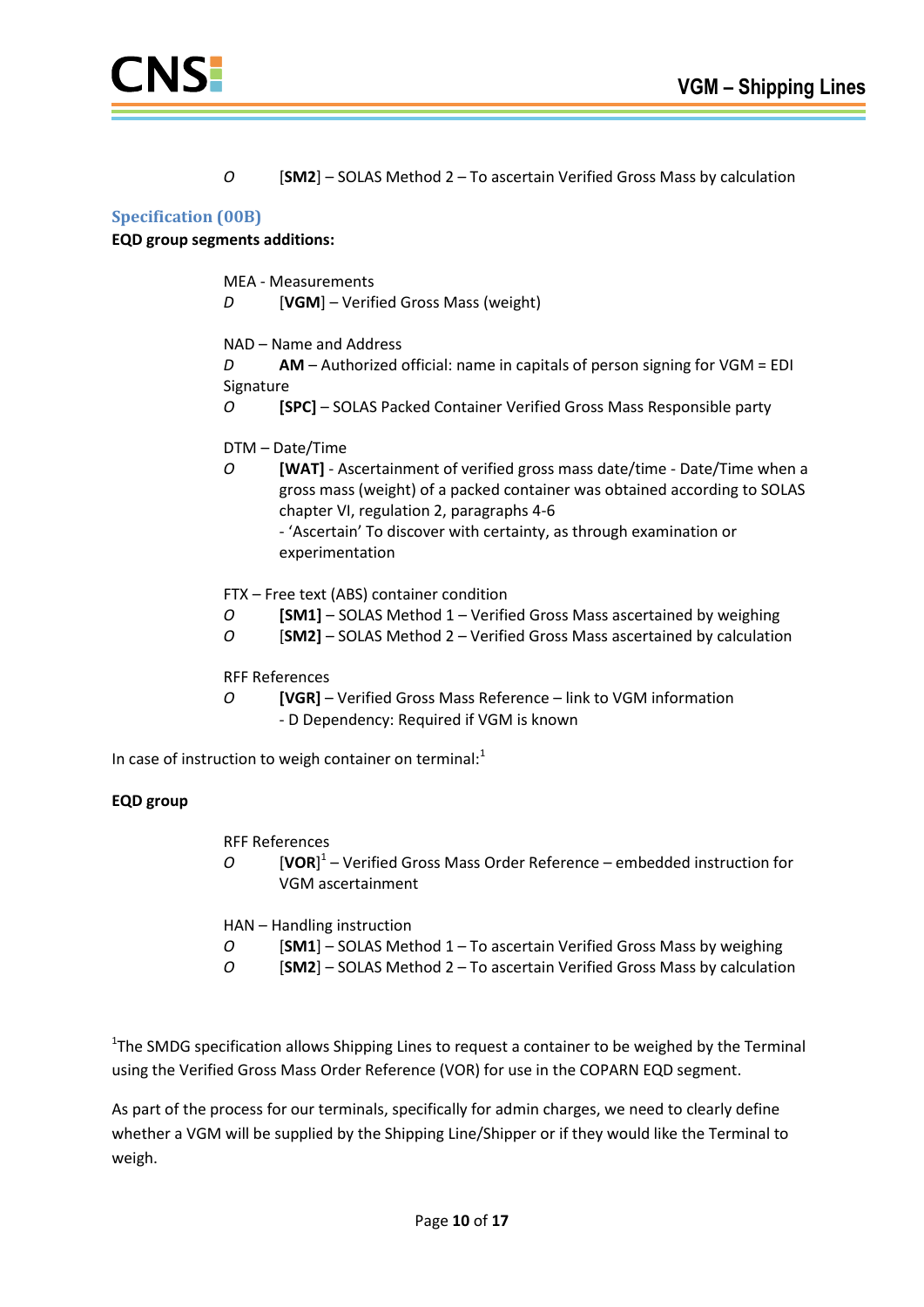

Therefore, we propose the VOR element code is used in the following format –

CNS\_ORGANISATION\_CODE\*PO\_NUMBER\*TL/SL

| CNS ORGANISATION CODE | CNS Compass Organisation Code <sup>2</sup>     |
|-----------------------|------------------------------------------------|
| <b>PO NUMBER</b>      | <b>Purchase Order or Customer Reference</b>    |
| TL/SL                 | TL – Request for terminal to Weigh container   |
|                       | SL – VGM will be provided by Carrier/Forwarder |

Example for terminal to weigh - RFF+VOR:FORWARDER\*V00012345\*TL

Example for VGM to be provided - RFF+VOR:FORWARDER\*V00012345\*SL

<sup>2</sup>A downloadable .csv file will be available on our website with a full list of these codes – please go to <https://www.cnsonline.net/web/portal/downloads.jsp> for details.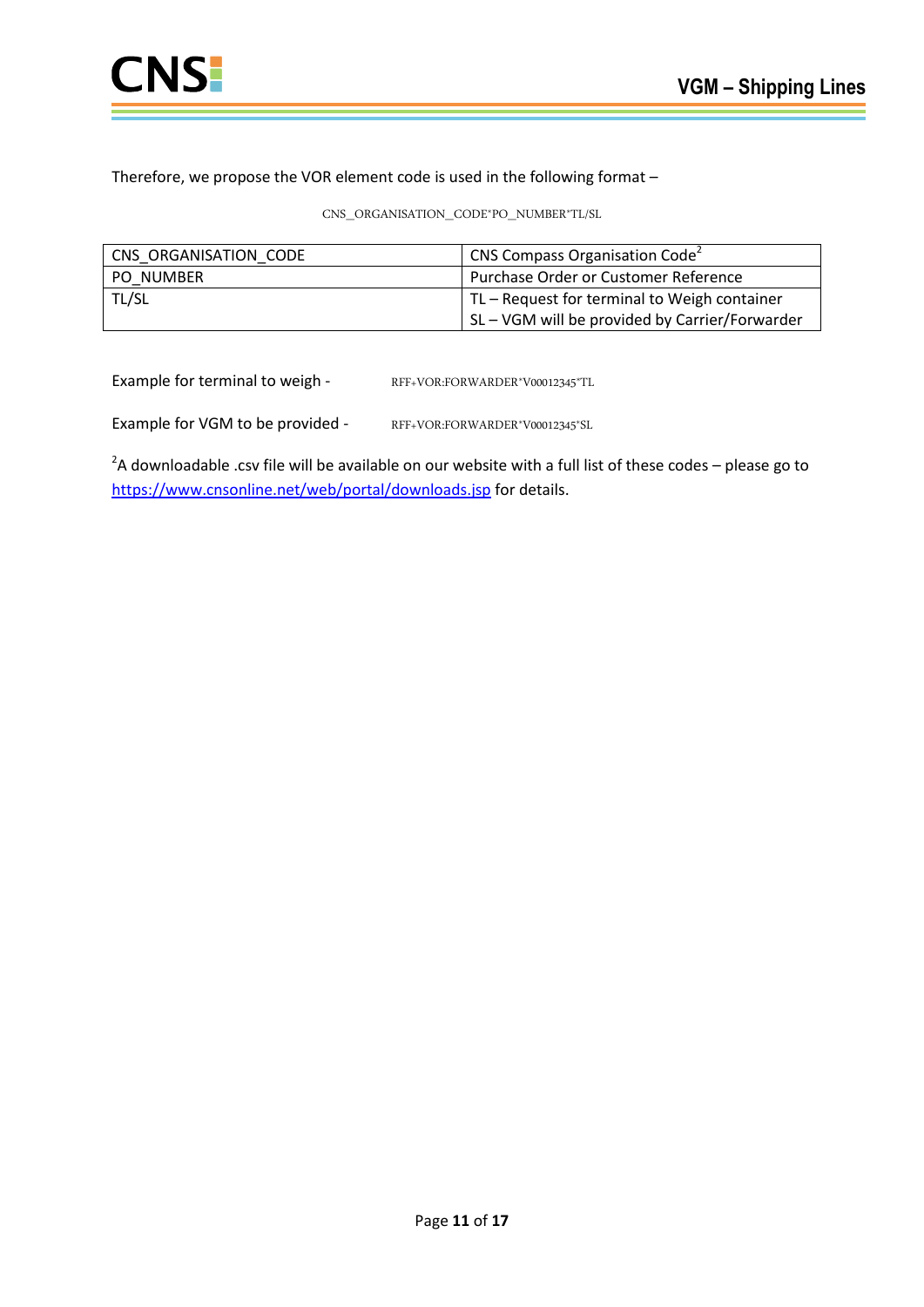

# <span id="page-11-0"></span>**COARRI**

CNS Compass will be updated to issue the new version of COARRI (95B) as per the SMDG specifications, which were updated at the end of 2015.

#### <span id="page-11-1"></span>**Specification (95B)**

#### **EQD group segments additions:**

- MEA Measurements
- *O* [**VGM**] Verified Gross Mass (weight)
- NAD Name and Address
- *O* **AM**  Authorized official: name in capitals of person signing for VGM = EDI Signature
- *O* [**SPC**] SOLAS Packed Container Verified Gross Mass Responsible party

#### DTM – Date/Time

- *O* [**WAT**] Ascertainment of verified gross mass date/time Date/Time when a gross mass (weight) of a packed container was obtained according to SOLAS chapter VI, regulation 2, paragraphs 4-6 - 'Ascertain' To discover with certainty, as through examination or experimentation
- FTX Free text (ABS) container condition
- *O* [**SM1**] SOLAS Method 1 Verified Gross Mass ascertained by weighing
- *O* [**SM2**] SOLAS Method 2 Verified Gross Mass ascertained by calculation

RFF References

*O* [**VGR**] – Verified Gross Mass Reference – link to VGM information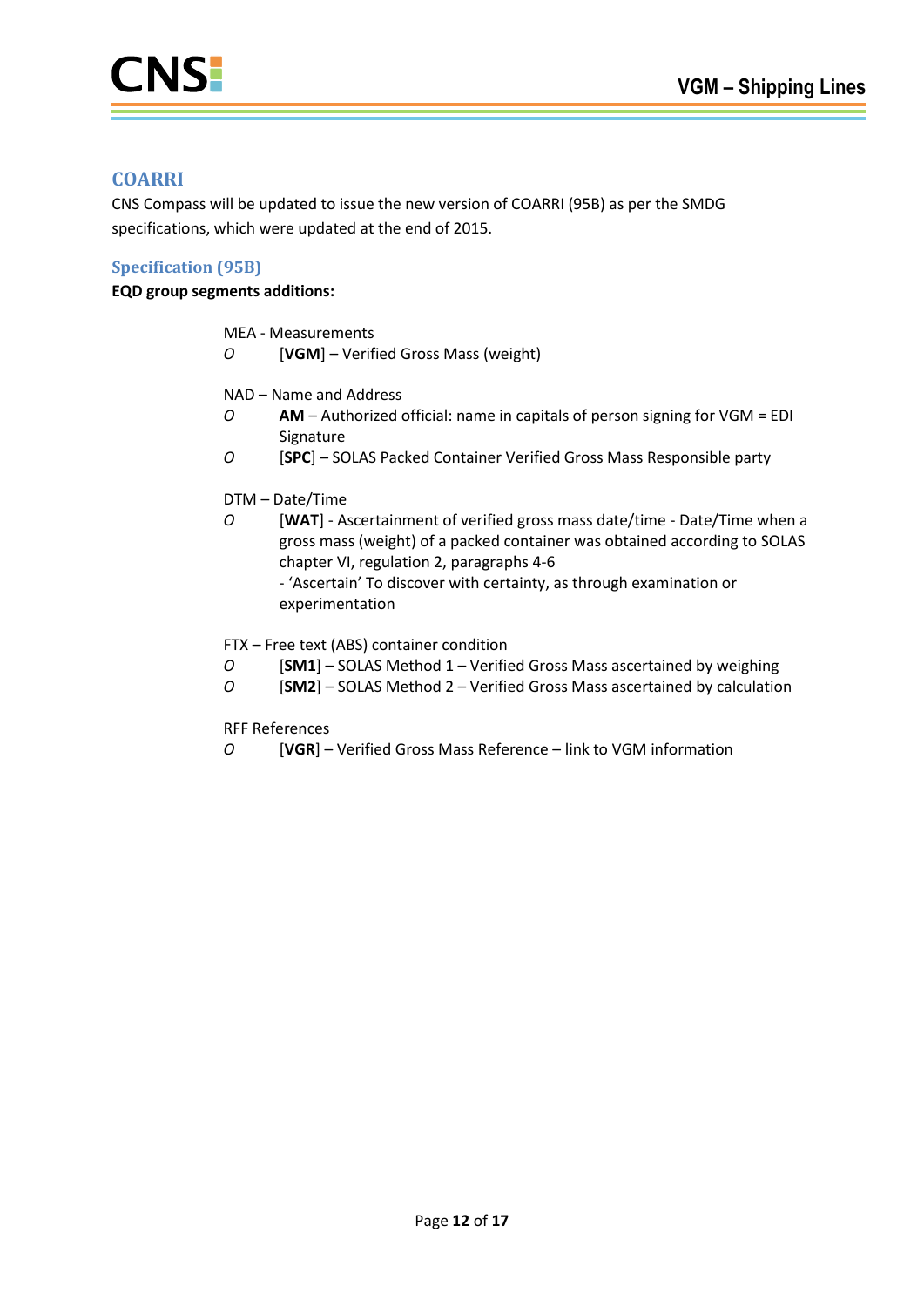

# <span id="page-12-0"></span>**CODECO**

CNS Compass will be updated to issue the new version of CODECO (95B) as per the SMDG specifications, which were updated at the end of 2015.

#### <span id="page-12-1"></span>**Specification (95B)**

#### **EQD group segments additions:**

- MEA Measurements
- *D* [**VGM**] Verified Gross Mass (weight)
- NAD Name and Address
- *D* **AM**  Authorized official: name in capitals of person signing for VGM = EDI Signature
- *O* **[SPC]**  SOLAS Packed Container Verified Gross Mass Responsible party

#### DTM – Date/Time

- *O* **[WAT]**  Ascertainment of verified gross mass date/time Date/Time when a gross mass (weight) of a packed container was obtained according to SOLAS chapter VI, regulation 2, paragraphs 4-6 - 'Ascertain' To discover with certainty, as through examination or experimentation
- FTX Free text (ABS) container condition
- *O* **[SM1]**  SOLAS Method 1 Verified Gross Mass ascertained by weighing
- *O* [**SM2]**  SOLAS Method 2 Verified Gross Mass ascertained by calculation

RFF References

- *O* **[VGR]**  Verified Gross Mass Reference link to VGM information
- *O* [**VOR**] Verified Gross Mass Order Reference response to instruction for VGM ascertainment

Additional In case of reporting of Terminal/Depot or Weighing Facility weighing: **Header**

- BGM Beginning of message
- *D* [**VGD**] Verified Gross Mass Declaration Document type code In case container accurate gross mass was obtained for verification separately from a Gate in Move (e.g. response to a COHAOR – gross mass verification order)
- NAD Name and Address
- *D* **WPA**  Weighing party Party designated (legally accepted) to ascertain the weight
- CTA Contact
- *O* **BN**  Certification Contact Department/Person responsible for obtaining a Transport equipment verified gross mass (weight) (in case of BN)
	- D Dependency: Required if VGM is obtained by sender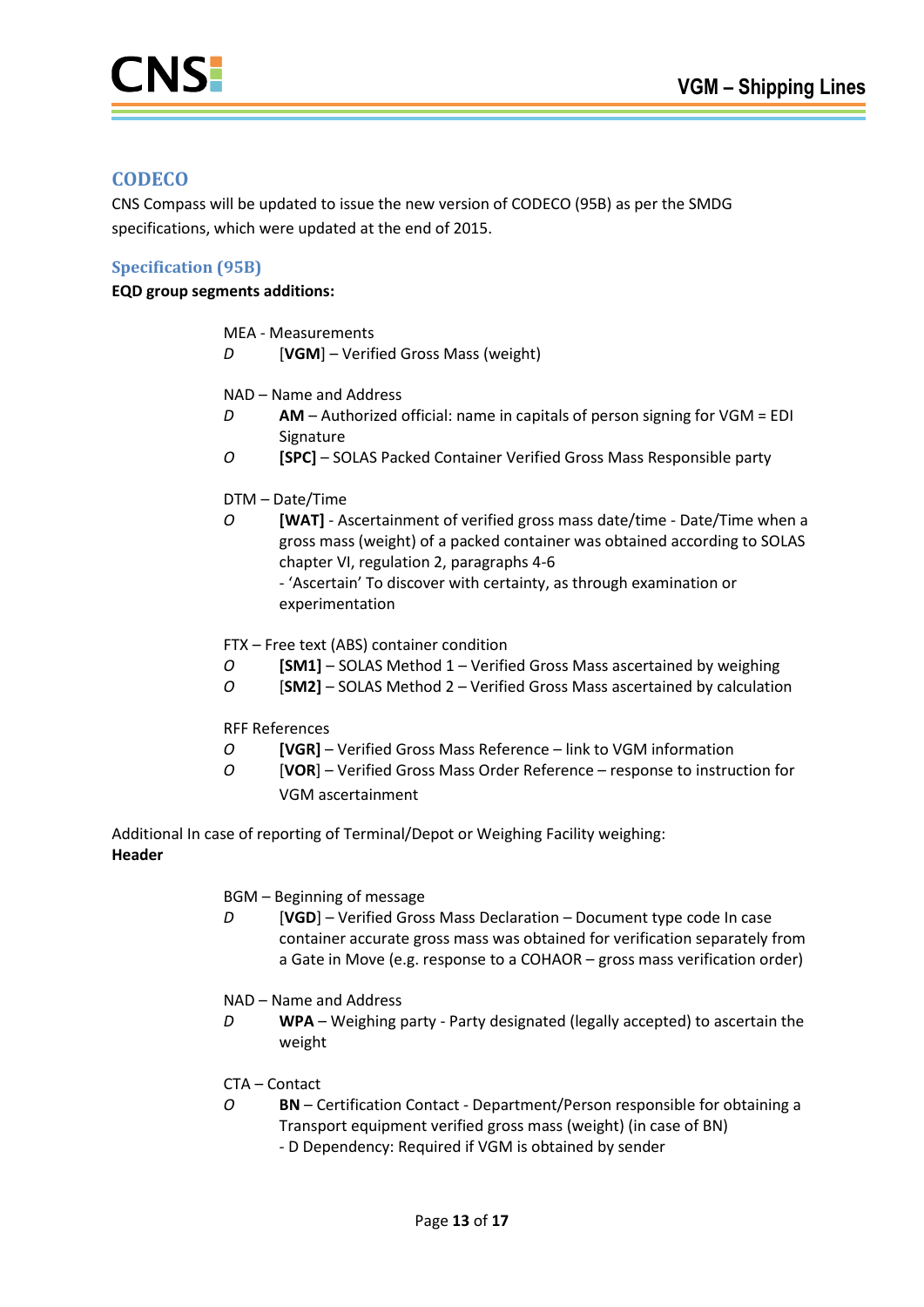

# <span id="page-13-0"></span>**COPRAR**

CNS Compass will be updated to issue the new version of COPRAR (00B) as per the SMDG specifications, which were updated at the end of 2015.

#### <span id="page-13-1"></span>**Specification (00B)**

#### **EQD group segments additions:**

- MEA Measurements
- *D* [**VGM**] Verified Gross Mass (weight)
- NAD Name and Address
- *D* **AM**  Authorized official: name in capitals of person signing for VGM = EDI Signature
- *O* **[SPC]**  SOLAS Packed Container Verified Gross Mass Responsible party

#### DTM – Date/Time

*O* **[WAT]** - Ascertainment of verified gross mass date/time - Date/Time when a gross mass (weight) of a packed container was obtained according to SOLAS chapter VI, regulation 2, paragraphs 4-6 - 'Ascertain' To discover with certainty, as through examination or experimentation

FTX – Free text (ABS) container condition

- *O* **[SM1]**  SOLAS Method 1 Verified Gross Mass ascertained by weighing
- *O* [**SM2]**  SOLAS Method 2 Verified Gross Mass ascertained by calculation

RFF References

*O* **[VGR]** – Verified Gross Mass Reference – link to VGM information - D Dependency: Required if VGM is known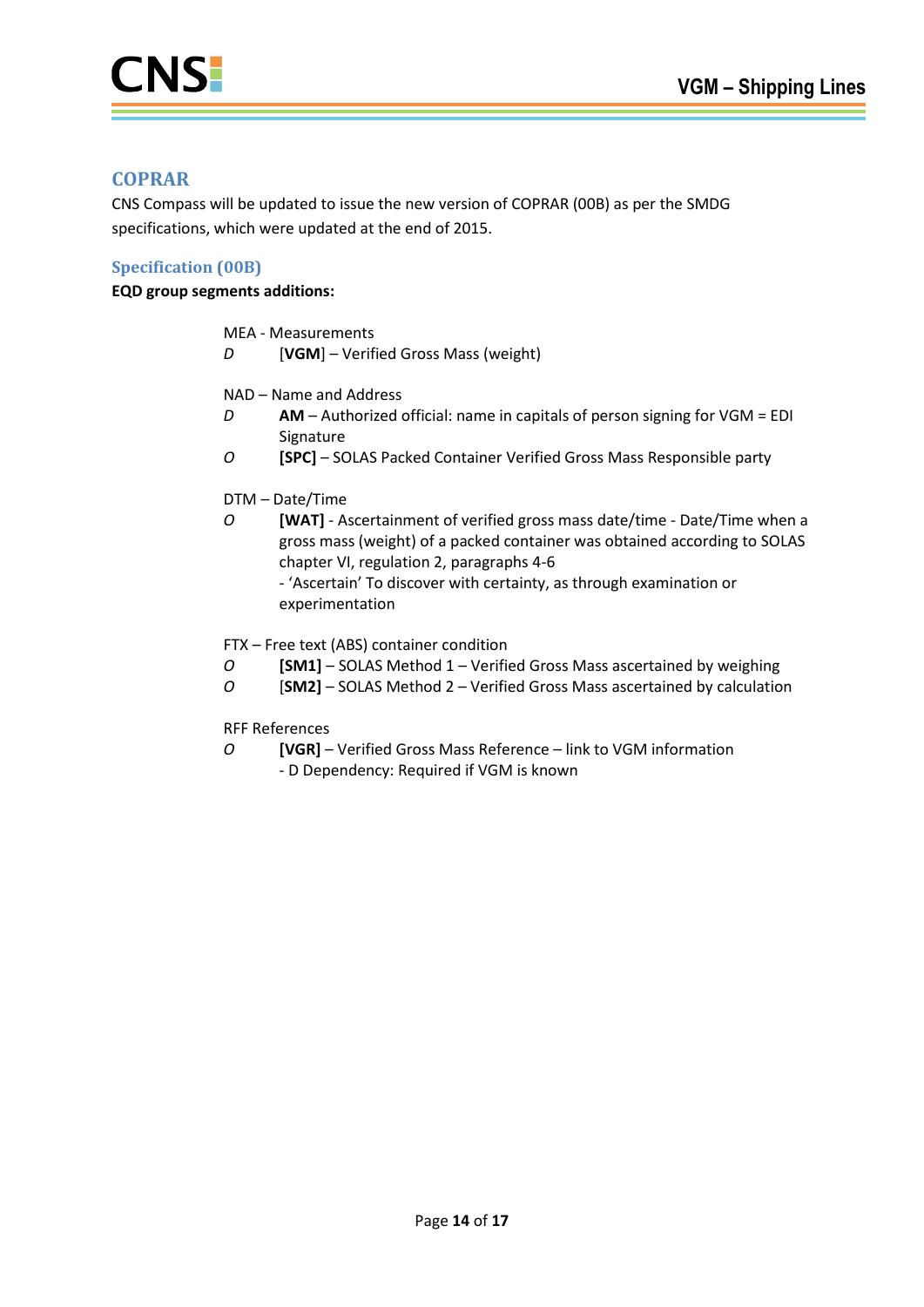

### <span id="page-14-0"></span>**VERMAS**

CNS Compass will be updated to accept (from Shipping Line) and issue (when VGM received from Terminal\*) this new EDI message which has been developed by SMDG.

\*VERMAS message will be required to be sent via EDI and/or Email to the Loader and Forwarder of the Unit where a Terminal VGM is supplied to Compass.

- **Terminal VGM** may be supplied for a variety of reasons whenever Compass receive a Terminal VGM is should be recorded in the new VGM Panel along with the date/time and a VERMAS message triggered to the Loader and Forwarder of the Unit.
- **Compass will need to output the Unit details and VGM for the VERMAS message to the Loader and Forwarder for EDI to pick up and process.**



#### <span id="page-14-1"></span>**Message Structure**

For each container one **EQD group 4** is transmitted: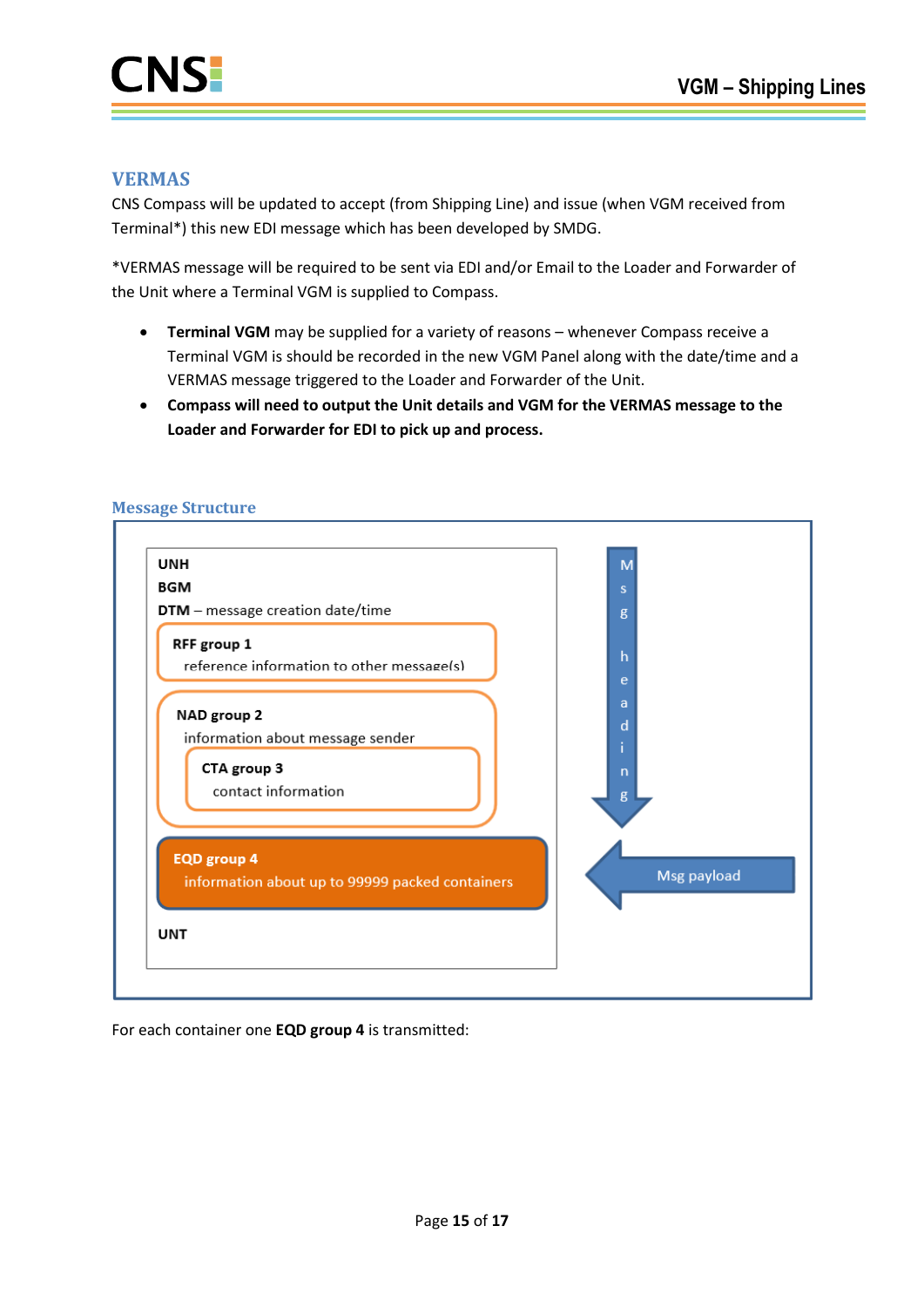

- **EQD** container description by size-type and ID
- $RFF -$  booking reference(s)
- LOC locations in container's transport chain
- $SEL seal number(s)$

#### MEA group 5

gross mass, whether it is verified or not and optionally date/time when VGM was obtained

#### TDT group 6

optional vessel/voyage information

DOC group 7

VGM documentation of various kind distinguished by DOC segment's qualifier

Currently 4 kinds of VGM documentation are distinguished

DRF – reference to container's VGM documentation (Documentation is not transmitted in this message, but is available at the party specified in this DOC-group.) SHP – documentation related to the party responsible to obtain SOLAS VGM SM1 – documentation about SOLAS Method 1 SM2 – documentation about SOLAS Method 2

Information about VGM documentation of any kind is transmitted in DOC group 7 elements

DOC-documentation function and ID DTM -date/time when VGM was obtained or when documentation was issued

#### NAD group 8

Name/address of party or responsible person

#### CTA group 9

contact information or signature